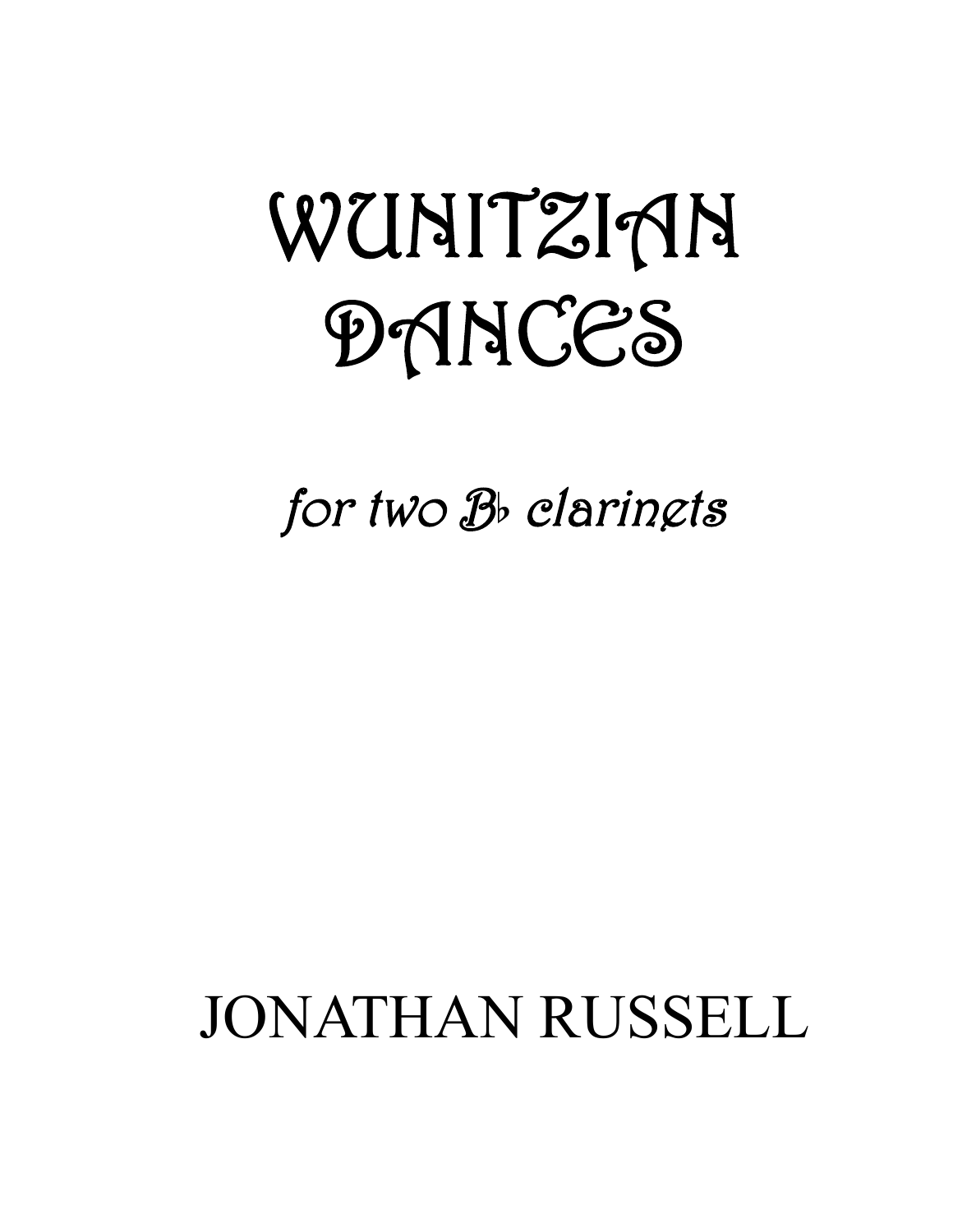Wunitzian Dances for two  $B<sub>b</sub>$  clarinets

by Jonathan Russell

Commissioned by Shengwen Wu and Olivia (Moonitz) Meadows

Duration: c. 10-12 minutes

#### ABOUT THE WORK:

The tiny Queendom of Wunitzia was founded in 1546, when, after centuries of feuding, a peace treaty was signed between the powerful Wu and Moonitz clans. This treaty established the extraordinary "bi-queenal" governing structure – two equal co-rulers, one from each clan – that has fascinated scholars of government ever since. From its founding, Wunitzia was an open and forward-thinking place, welcoming dissidents, Gypsies, Jews, escaped slaves, and others who had been exiled or driven from all over the world. Bordered by Transylvania and Austria to the west, Macedonia and Romania to the east, Argentina and Brazil to the south, and Louisiana to the north, Wunitzia's traditional art and music incorporates aspects of all of these surrounding cultures. The traditional Wunitzian court instrument is named after its founding queens, Queen Claire and Queen Annette, and is traditionally performed in pairs, with one representing the Wu clan and the other the Moonitz clan. A typical Wunitzian dance suite, like the one presented here, consists of three dances of increasing speed and intensity: a free, rhapsodic doina, followed by a mid-tempo "dance of passion," closing with a vigorous, up-tempo hoedown.

### PERFORMANCE NOTES:

1. A straight, diagonal line between pitches indicates a steady glissando 2. A curvy line before a pitch indicates a "bend" or "smear" into that pitch. A curvy line *after* a pitch indicates a klezmer-y bend/squeal down from that pitch. 3. When dynamics and other nuances are not indicated, they are at the discretion of the performers.

4. Performers are encouraged to bring lots of style, personality, and panache to the performance.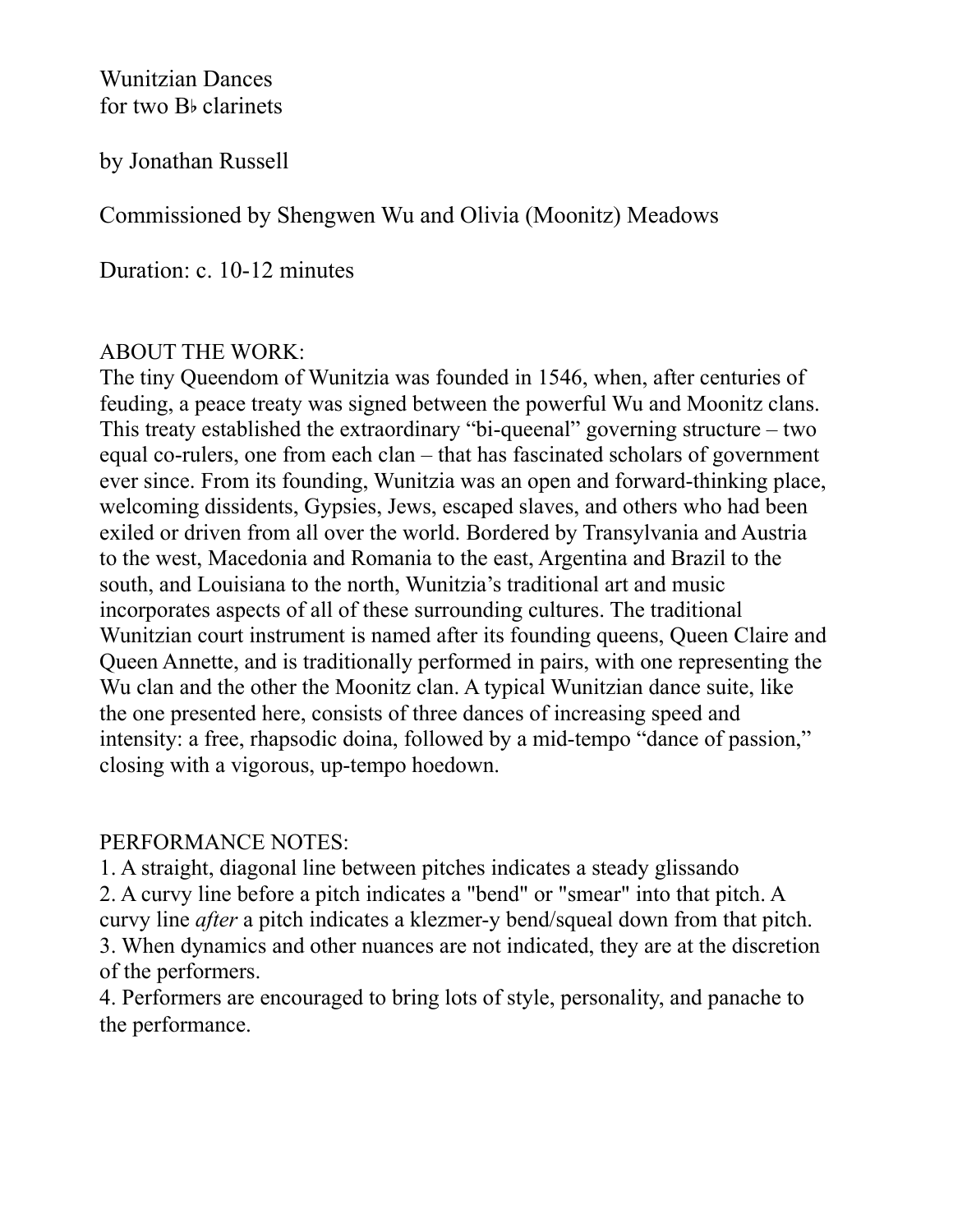# Wunitzian Dances

#### for two clarinets

Jonathan Russell

## **I. DIXIELAND DOINA**

Improvise in a soulful manner on the given pitches (in any octave) Open notehead indicates the pitch center Pitches in parentheses are passing or less prominent pitches





# **II. HORO CHORO TANGO**



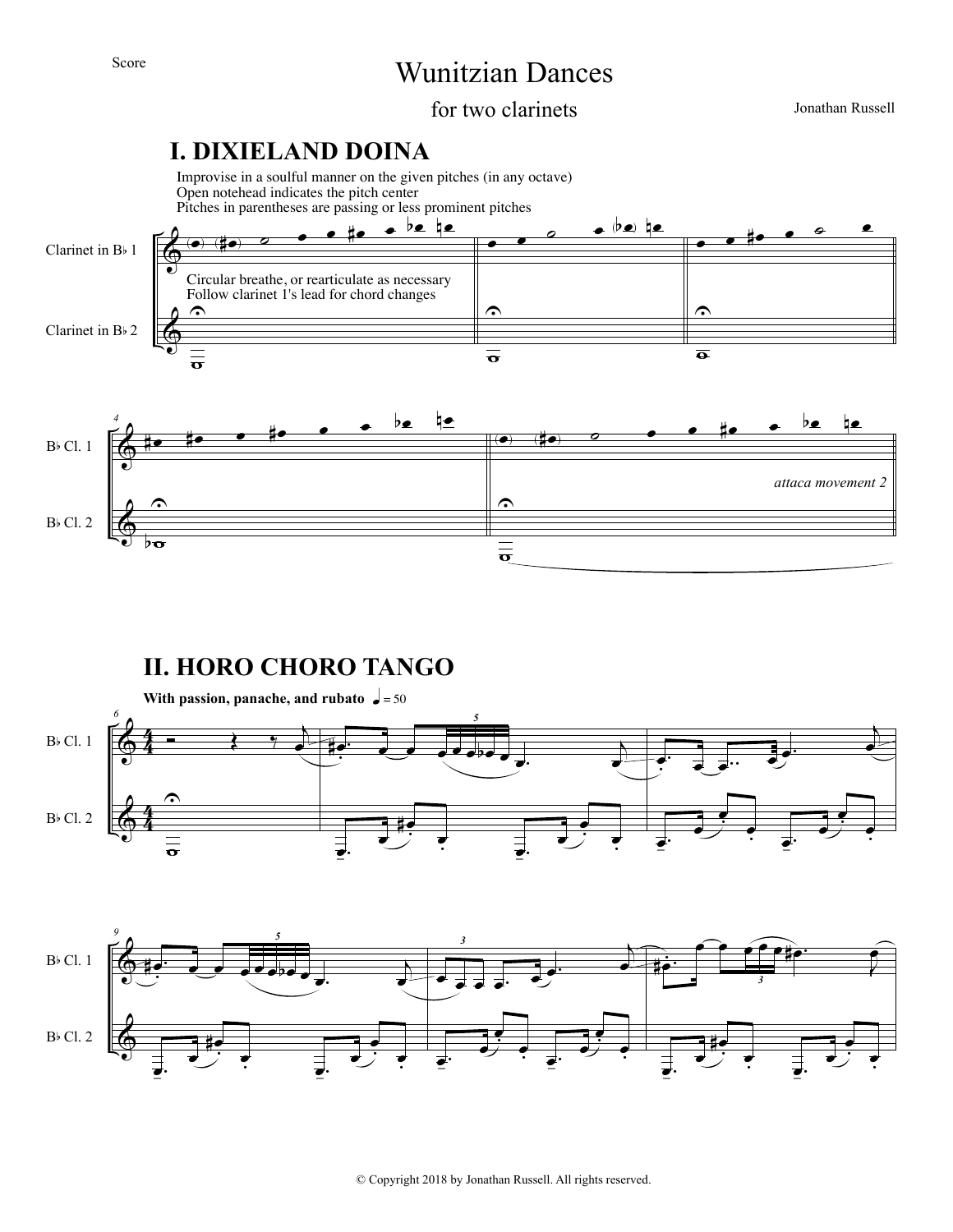









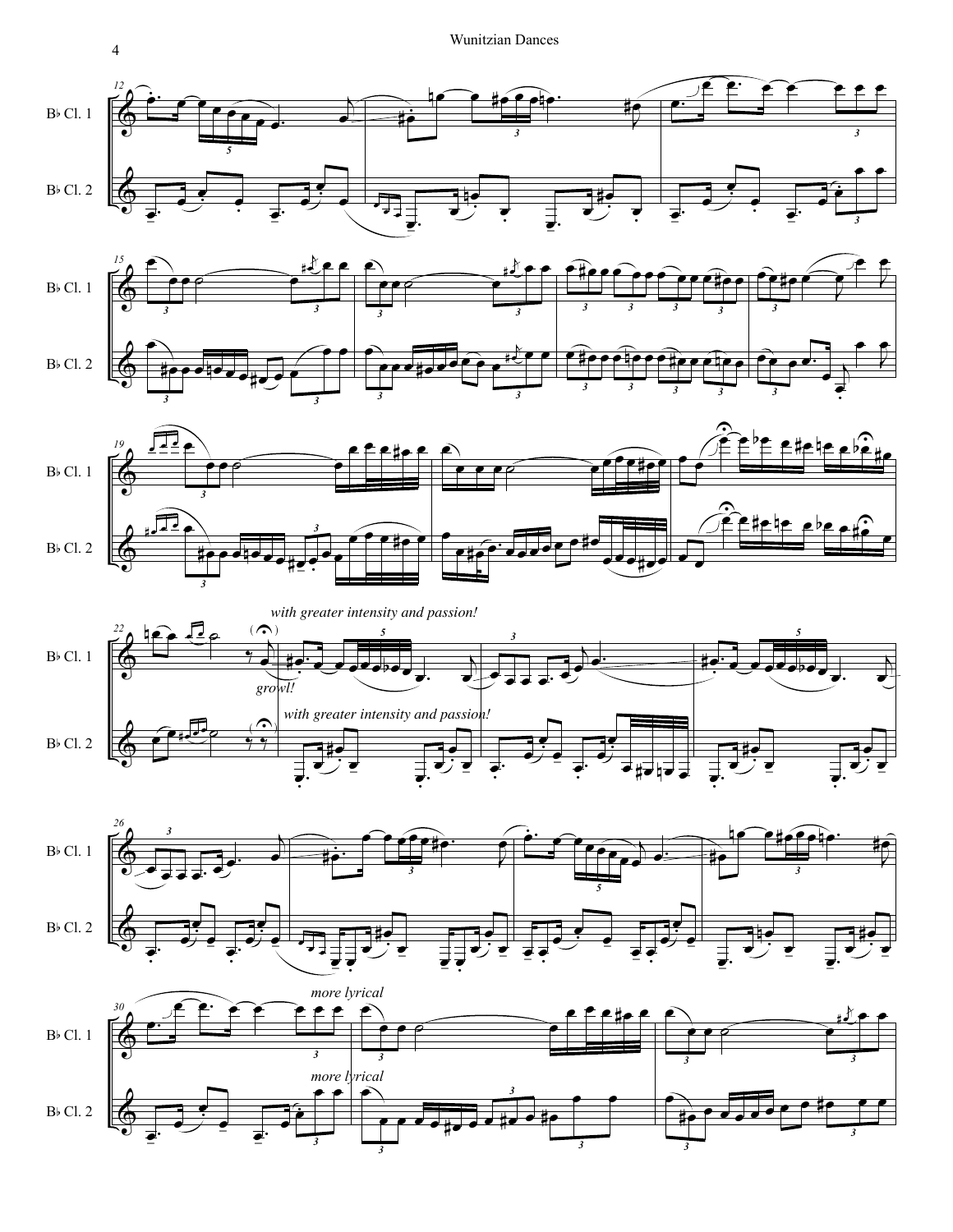







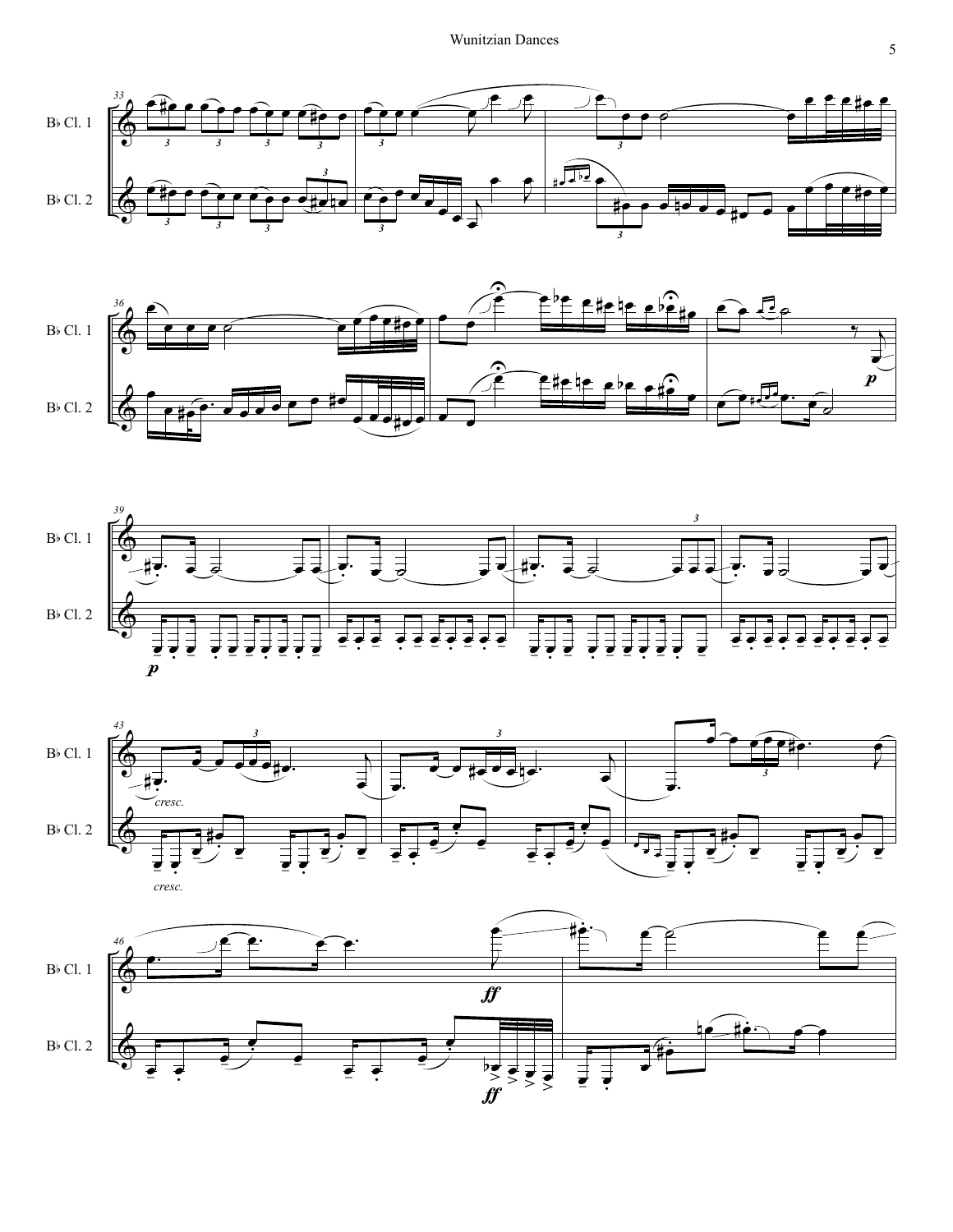







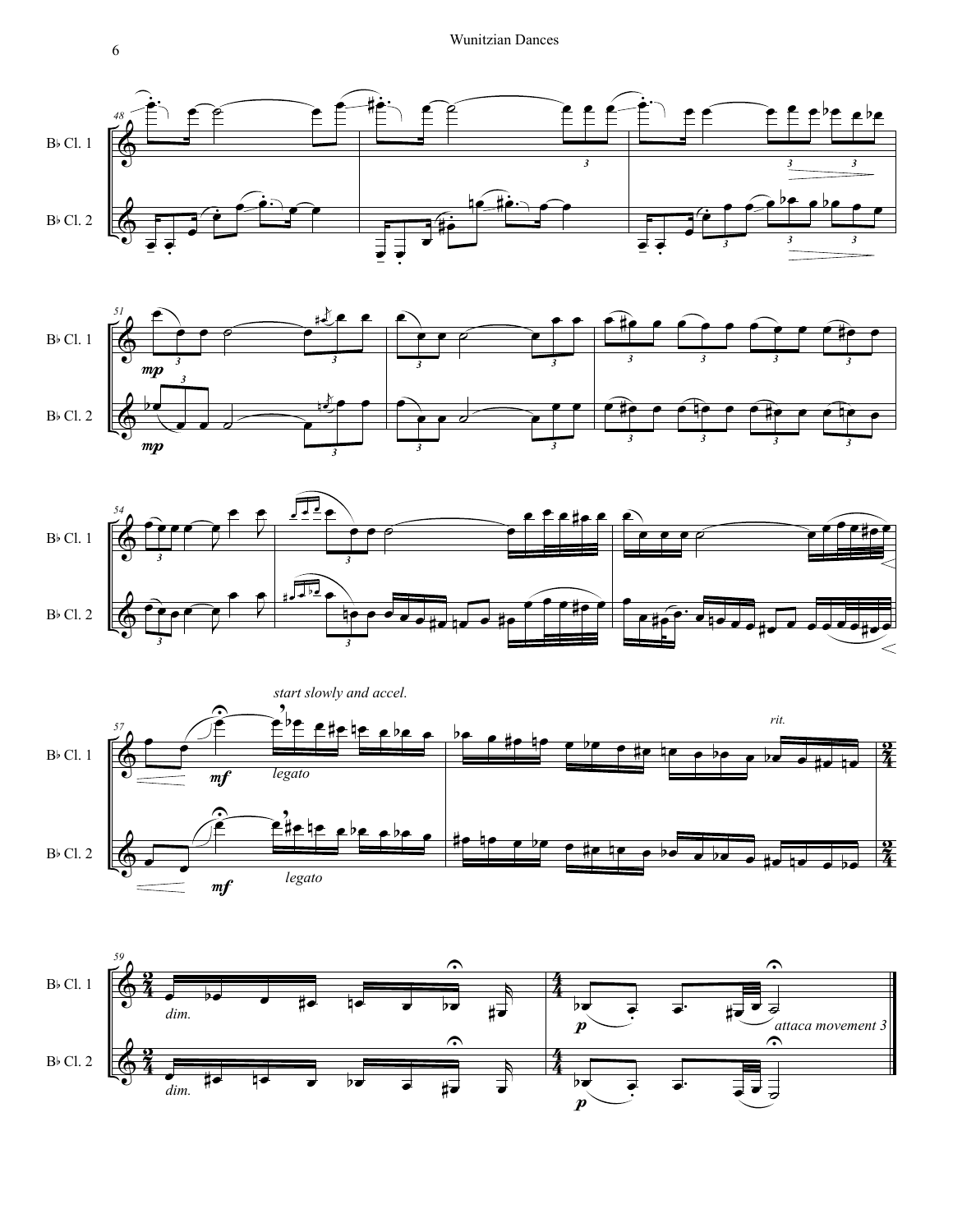









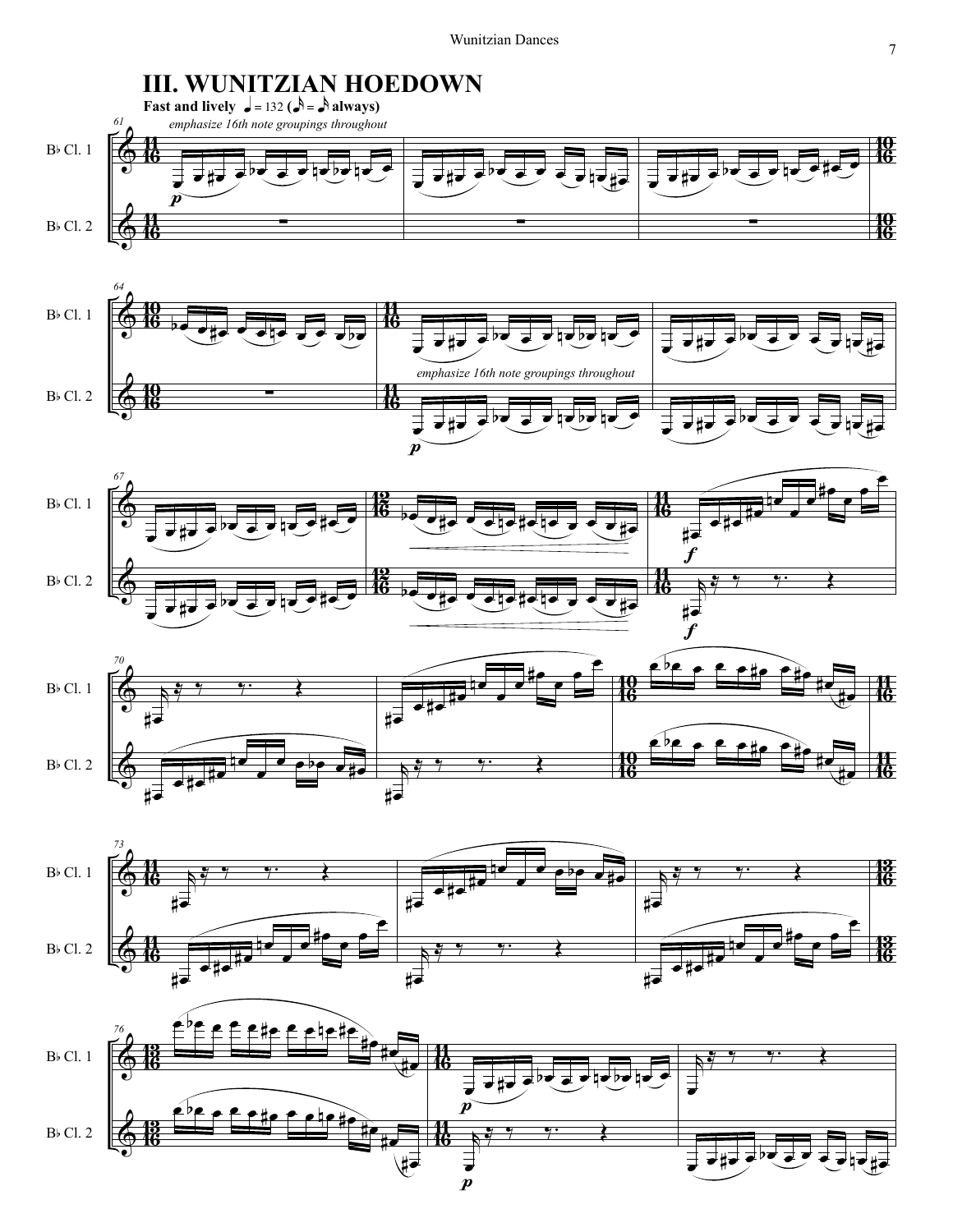









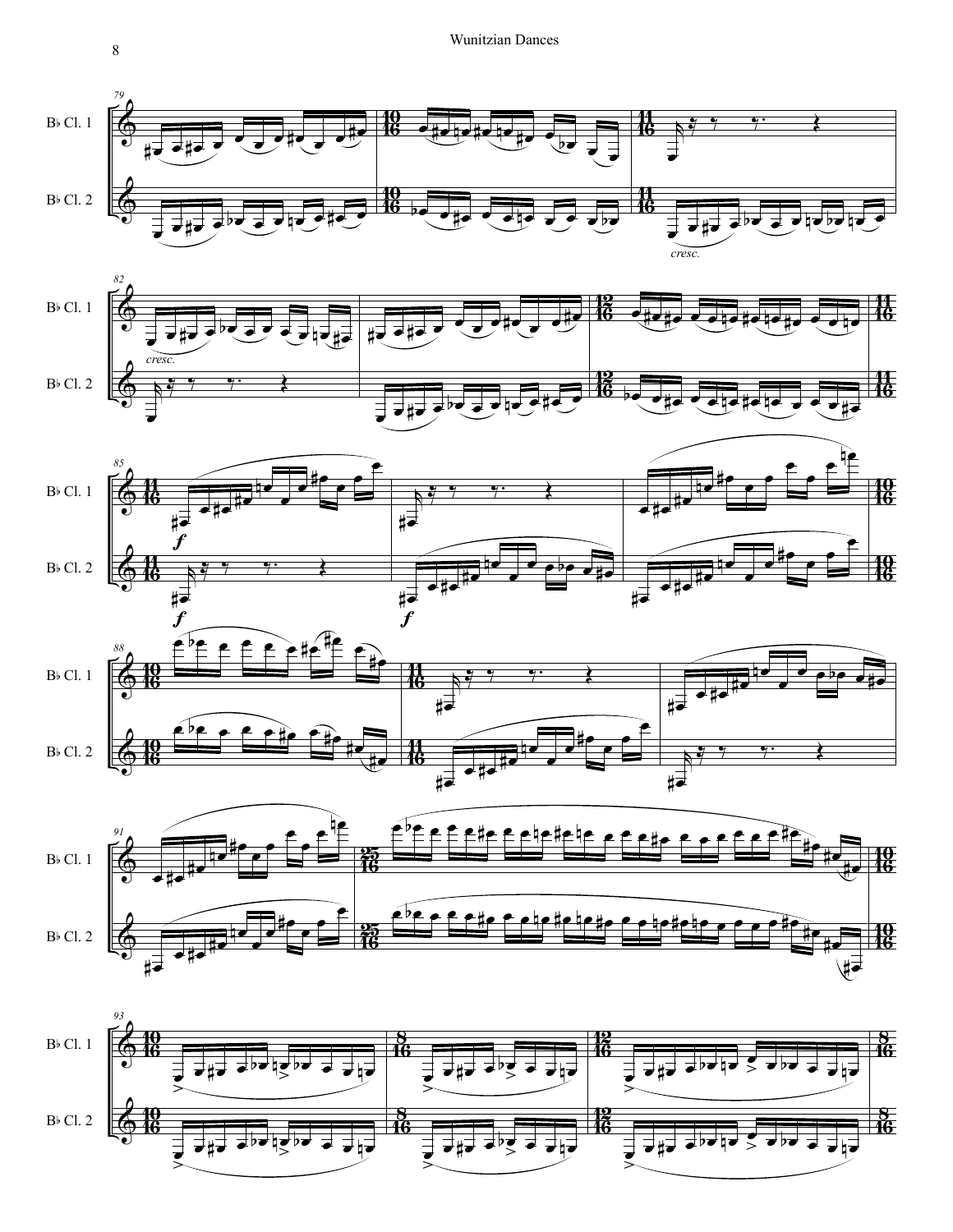









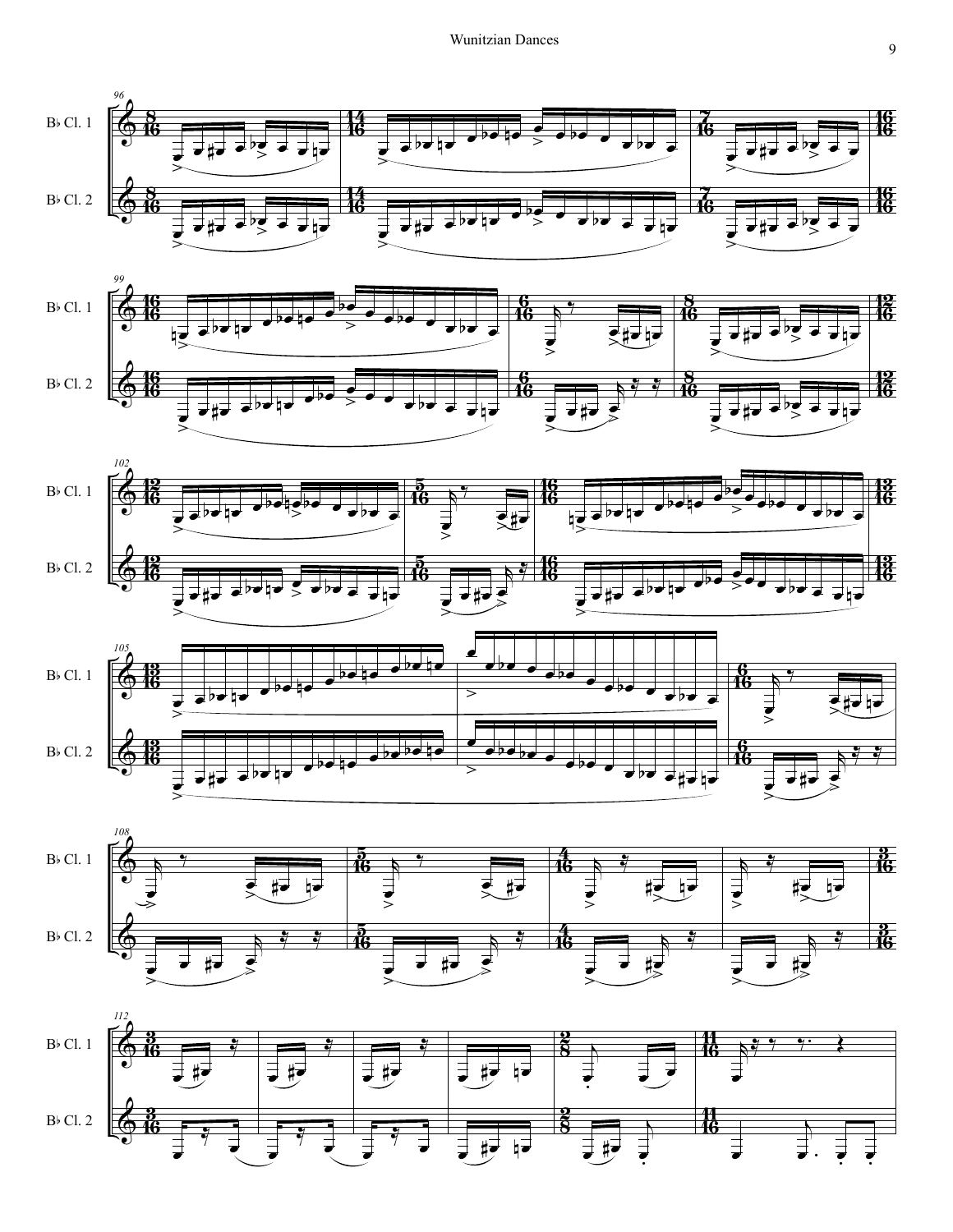









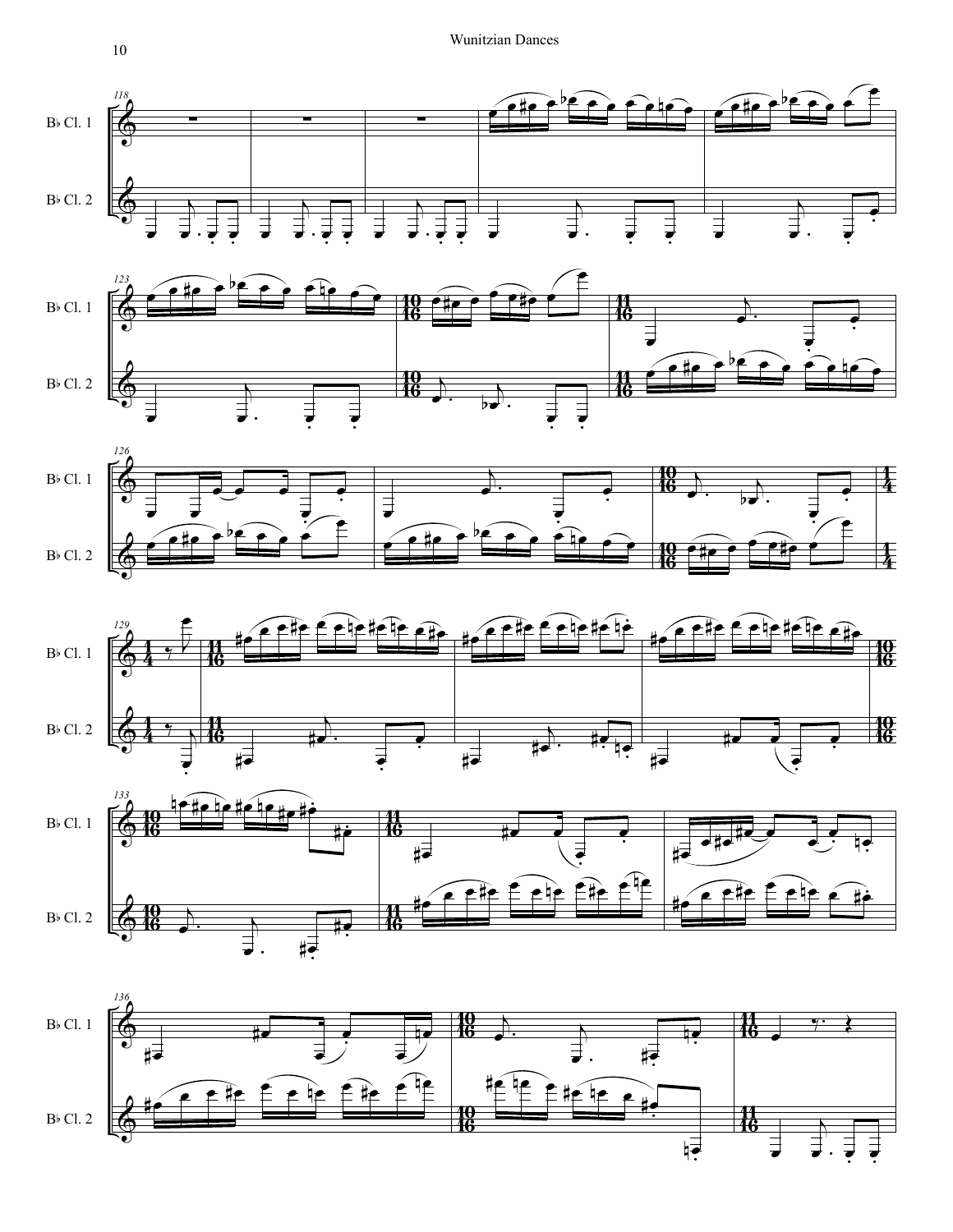#### <sup>11</sup> Wunitzian Dances











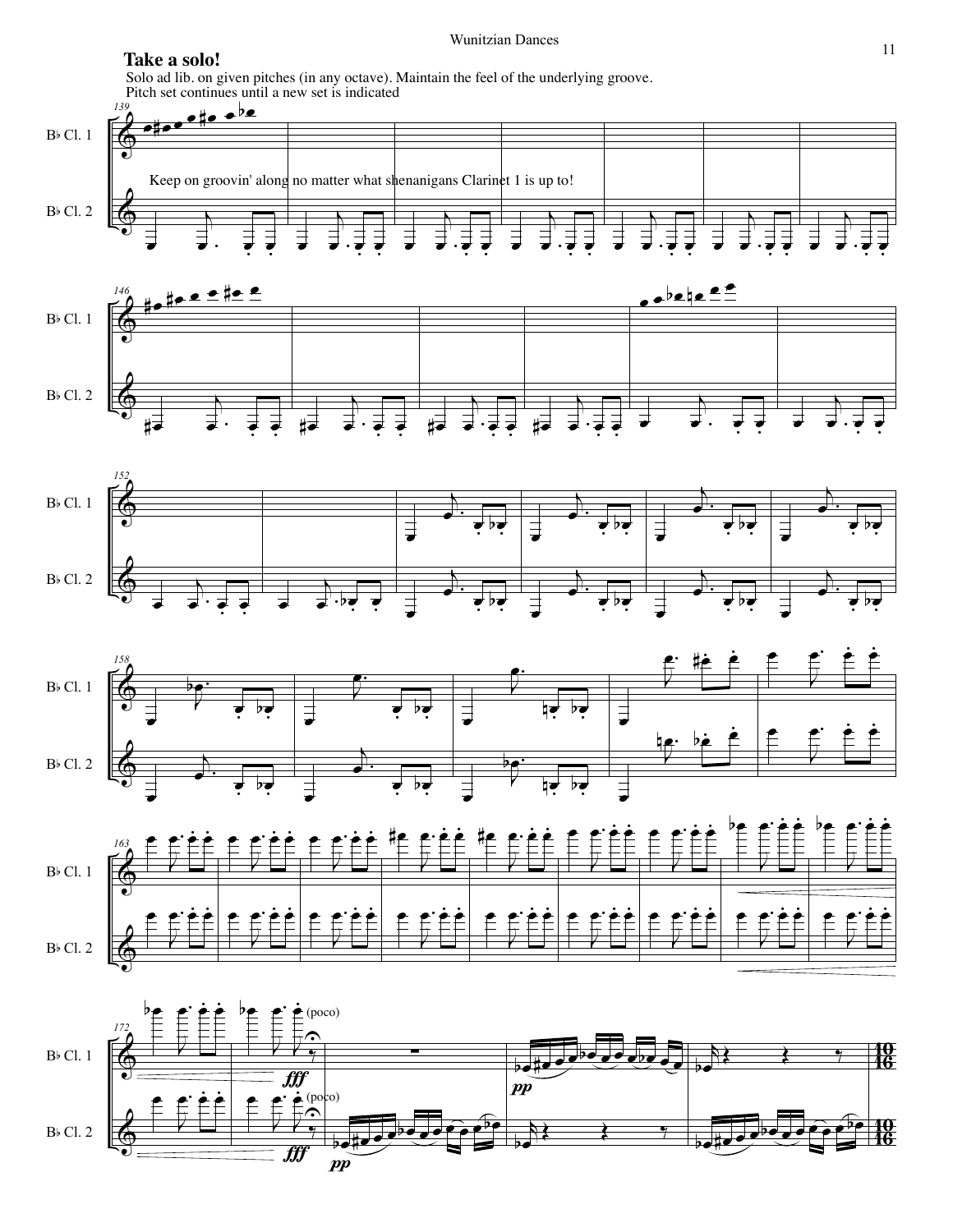









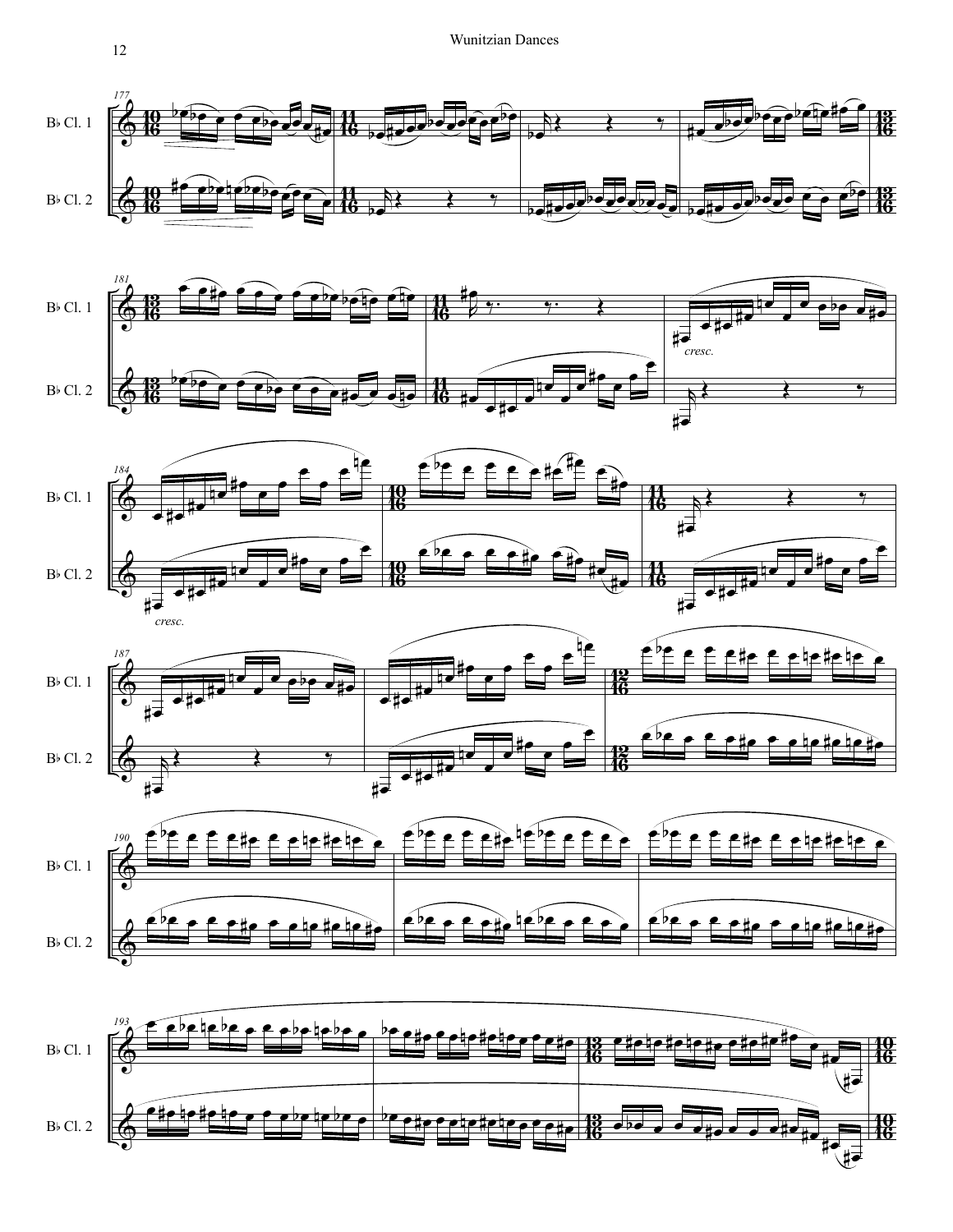